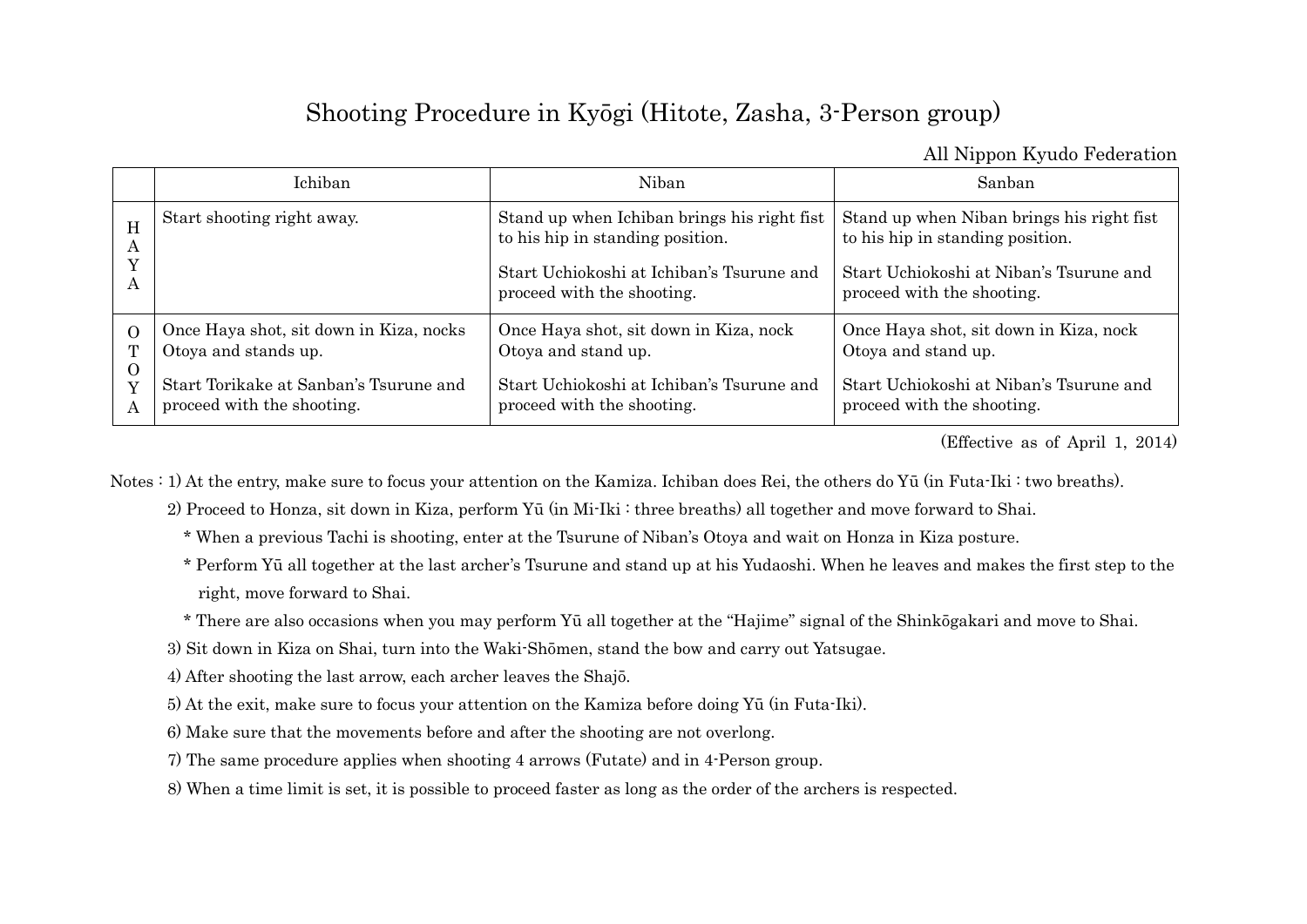## Shooting Procedure in Kyōgi (Hitote, Zasha, 5-Person group)

All Nippon Kyudo Federation

|                                      | Ichiban                                                                                                                                     | Niban                                                                                                                                                            | Sanban                                                                                                                                                       | Yonban                                                                                                                                                         | Goban                                                                                                                                                          |
|--------------------------------------|---------------------------------------------------------------------------------------------------------------------------------------------|------------------------------------------------------------------------------------------------------------------------------------------------------------------|--------------------------------------------------------------------------------------------------------------------------------------------------------------|----------------------------------------------------------------------------------------------------------------------------------------------------------------|----------------------------------------------------------------------------------------------------------------------------------------------------------------|
| H<br>A<br>$\mathbf{v}$<br>А          | Start shooting right away.                                                                                                                  | Stand up when Ichiban<br>brings his right fist to his<br>hip in standing position.<br>Start Uchiokoshi at<br>Ichiban's Tsurune and<br>proceed with the shooting. | Stand up when Niban<br>brings his right fist to his<br>hip in standing position.<br>Start Uchiokoshi at Niban's<br>Tsurune and proceed with<br>the shooting. | Stand up when Sanban<br>brings his right fist to his<br>hip in standing position.<br>Start Uchiokoshi at<br>Sanban's Tsurune and<br>proceed with the shooting. | Stand up when Yonban<br>brings his right fist to his<br>hip in standing position.<br>Start Uchiokoshi at<br>Yonban's Tsurune and<br>proceed with the shooting. |
| $\Omega$<br>$\Omega$<br>$\mathbf{A}$ | Once Haya shot, sit down<br>in Kiza, nocks Otoya and<br>stand up.<br>Start Torikake at Goban's<br>Tsurune and proceed with<br>the shooting. | Once Haya shot, sit down in<br>Kiza, nock Otoya and stand<br>up.<br>Start Uchiokoshi at<br>Ichiban's Tsurune and<br>proceed with the shooting.                   | Once Haya shot, sit down in<br>Kiza, nock Otoya and stand<br>up.<br>Start Uchiokoshi at Niban's<br>Tsurune and proceed with<br>the shooting.                 | Once Haya shot, sit down in<br>Kiza, nock Otoya and stand<br>up.<br>Start Uchiokoshi at<br>Sanban's Tsurune and<br>proceed with the shooting.                  | Once Haya shot, sit down in<br>Kiza, nock Otoya and stand<br>up.<br>Start Uchiokoshi at<br>Yonban's Tsurune and<br>proceed with the shooting.                  |

(Effective as of April 1, 2014)

Notes : 1) At the entry, make sure to focus your attention on the Kamiza. Ichiban does Rei, the others do Yū (in Futa-Iki : two breaths).

2) Proceed to Honza, sit down in Kiza, perform Yū (in Mi-Iki : three breaths) all together and move forward to Shai.

\* When a previous Tachi is shooting, enter at the Tsurune of Niban's Otoya and wait on Honza in Kiza posture.

\* Do Yū all together at the last archer's Tsurune and stand up at his Yudaoshi. When he leaves and makes the first step to the right, move to Shai.

\* Sometimes, you may do Yū all together at the "Hajime" signal of the Shinkōgakari, and move to Shai.

3) Sit down in Kiza on Shai, turn into the Waki-Shōmen, stand the bow and carry out Yatsugae.

4) After shooting the last arrow, each archer leaves the Shajō.

5) At the exit, make sure to focus your attention on the Kamiza before you do Yū (in Futa-Iki).

6) Make sure that the movements before and after the shooting are not overlong.

7) The same procedure applies when shooting 4 arrows (Futate).

8) When a time limit is set, it is possible to proceed faster as long as the order of the archers is respected.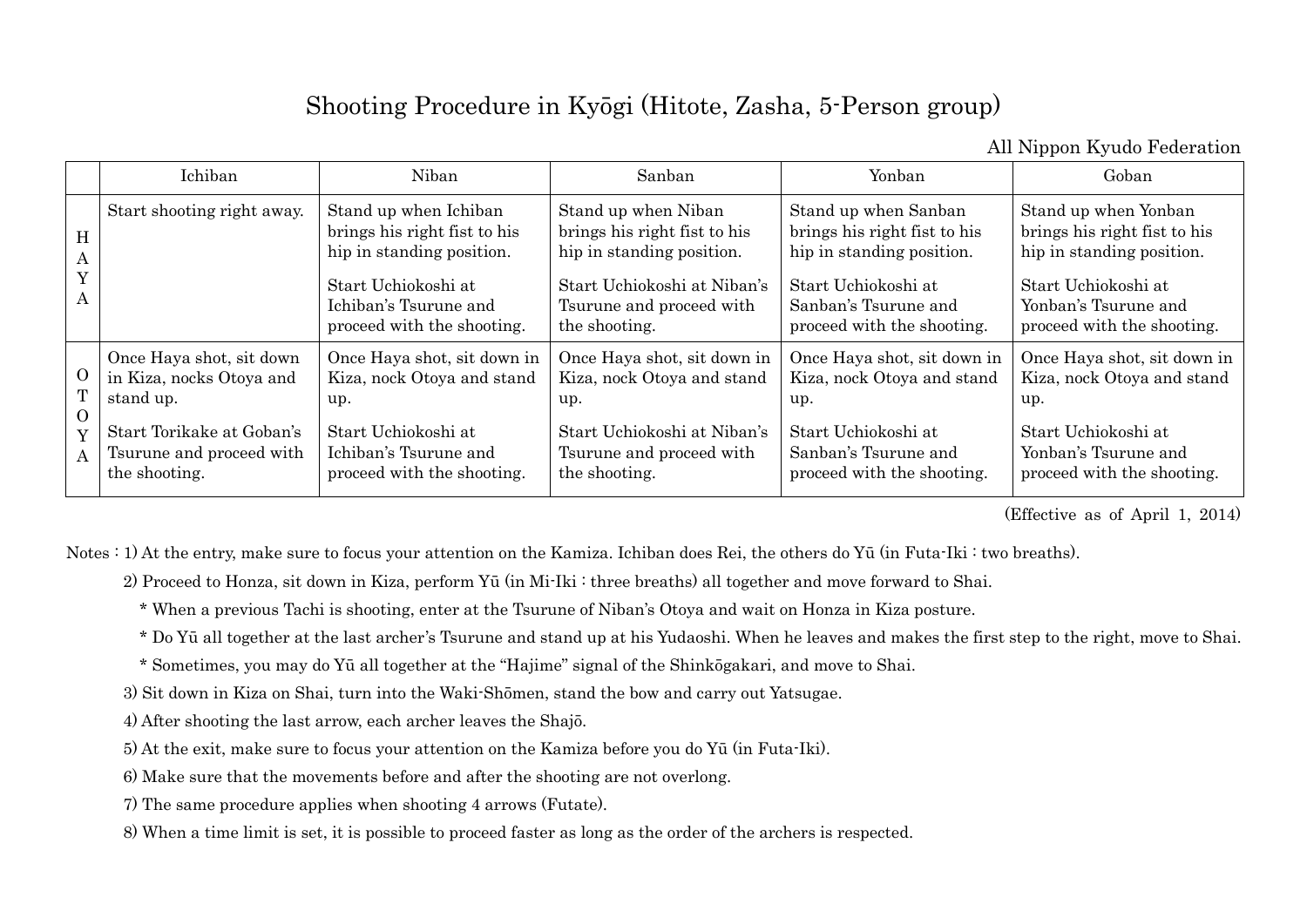## Shooting Procedure in Kyōgi (Hitote, Rissha, 3-Person group)

All Nippon Kyudo Federation

|              | Ichiban                                | Niban                                                                   | Sanban                                                                |
|--------------|----------------------------------------|-------------------------------------------------------------------------|-----------------------------------------------------------------------|
| H<br>А<br>A  | Start shooting right away.             | Start Uchiokoshi at Ichiban's Tsurune and<br>proceed with the shooting. | Start Uchiokoshi at Niban's Tsurune and<br>proceed with the shooting. |
| O            | Once Haya shot, carry out Yatsugae and | Once Haya shot, carry out Yatsugae and                                  | Once Haya shot, carry out Yatsugae and                                |
| $\mathbf{T}$ | wait.                                  | wait.                                                                   | wait.                                                                 |
| Ő            | Start Torikake at Sanban's Tsurune and | Start Uchiokoshi at Ichiban's Tsurune and                               | Start Uchiokoshi at Niban's Tsurune and                               |
| Y            | proceed with the shooting.             | proceed with the shooting.                                              | proceed with the shooting.                                            |

(Effective as of April 1, 2014)

Notes : 1) At the entry, make sure to focus your attention on the Kamiza. Ichiban does Rei, the others do Yū (in Futa-Iki : two breaths).

2) Proceed to Honza, perform Yū (in Mi-Iki : three breaths) all together in standing position and move forward to Shai.

- \* When a previous Tachi is shooting, enter at the Tsurune of Sanban's Haya and wait one step back from Honza in standing position. (The use of chair is possible.)
- \* Proceed to Honza at the last Tsurune and perform Yū all together. When the last competitor of the previous Tachi leaves and makes the first step to the right, move forward to Shai.
- \* There are also occasions when you may proceed to Honza, perform Yū all together at the "Hajime" signal of the Shinkōgakari and move forward to Shai.
- 3) On Shai, turn into the Waki-Shōmen, stand the bow and carry out Yatsugae.
- 4) After shooting the last arrow, each archer leaves the Shajō.
- 5) At the exit, make sure to focus your attention on the Kamiza before you do Yū (in Futa-Iki).
- 6) Make sure that the movements before and after the shooting are not overlong.
- 7) The same procedure applies when shooting 4 arrows (Futate) and in 4-Person group.
- 8) When a time limit is set, it is possible to proceed faster as long as the order of the archers is respected.